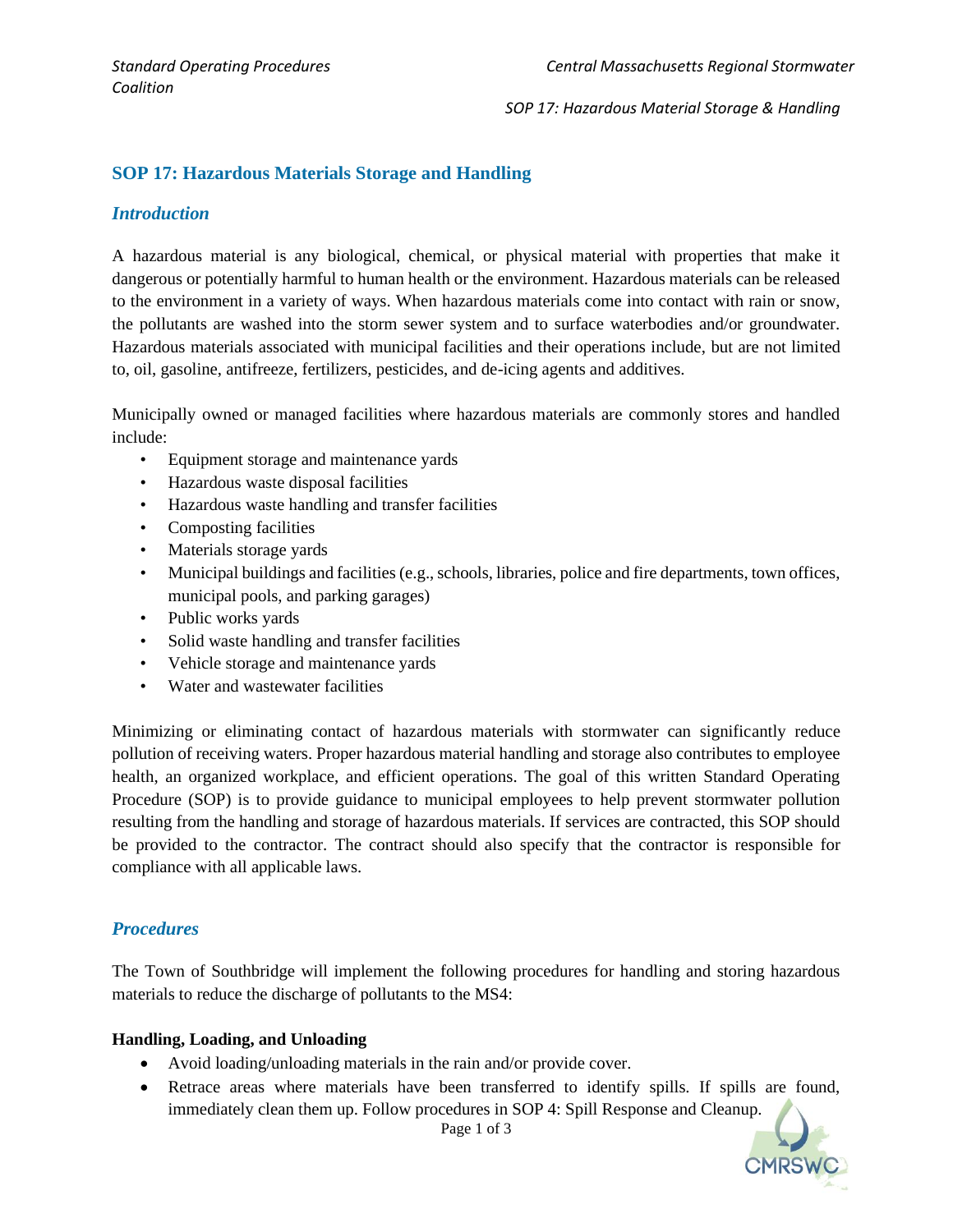#### *SOP 17: Hazardous Material Storage & Handling*

- Time delivery and handling of materials during favorable weather conditions whenever possible (e.g., avoid receiving loads of sand during windy weather).
- Inspect containers for material compatibility and structural integrity prior to loading/unloading any raw or waste materials.
- Use dry cleanup methods (e.g., squeegee and dust pan, sweeping, and absorbents as last step) rather than hosing down surfaces.

## **Material Storage**

- Confine material storage indoors whenever possible. Plug or disconnect floor drains that lead to the stormwater system.
- Confine outdoor material storage to designated areas that are covered, on impervious surfaces, away from high traffic areas, and outside of drainage pathways.
- Store containers on pallets or equivalent structures to facilitate leak inspection and to prevent contact with wet floors that can cause corrosion. This technique also reduces incidences of container damage by insects and rodents.
- Store materials and waste in materially compatible containment units.
- Keep hazardous materials in their original containers.
- If materials are not in their original containers, clearly label all storage containers with the name of the chemical, the expiration date, and handling instructions.
- Maintain an inventory of all raw and waste materials to identify leakage. Order new materials only when needed.
- Provide secondary containment for storage tanks and drums with sufficient volume to store 110 percent of the volume of the material.
- Provide sufficient aisle space to allow for routine inspections and access for spill cleanup.
- Inspect storage areas for spills or leaks and containment units for corrosion or other failures.

# **Waste Treatment, Disposal, and Cleanup**

- Adopt a regular schedule for the pick-up and disposal of waste materials.
- Recycle leftover materials whenever possible.
- Substitute nonhazardous or less-hazardous materials for hazardous materials whenever possible.
- Protect empty containers from exposure to stormwater and dispose of them regularly to avoid contamination from container residues.

# **Employee Training**

- Employees who handle and use hazardous materials are trained ##NUMBER times per year on these procedures.
- Employees are also trained on stormwater pollution prevention, illicit discharge detection and elimination (IDDE) procedures, and spill and response procedures.
- If services are contracted, the contractor should be given a copy of this and any applicable SOPs to ensure compliance with MS4 regulations.